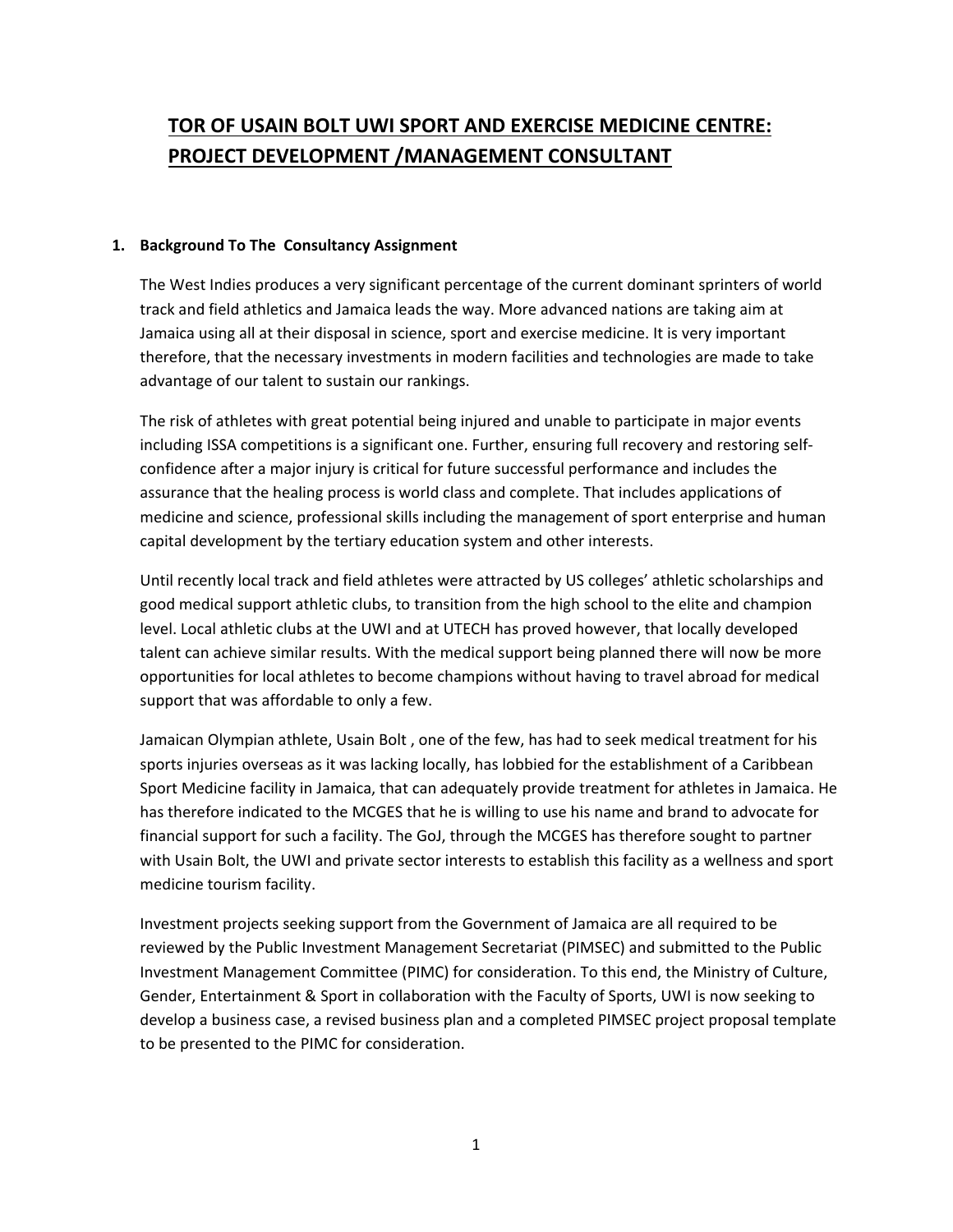Two individual consultants will be contracted; a Project development Specialist and a Technical specialist in the area of Sports and Exercise Medicine. This TOR refers specifically to the Project development Specialist

## 2. **Objective of Consultancy**

Review Plans for establishing Usain Bolt UWI Sport and Exercise Medicine Centre, develop a business case, revise the existing business plan, and complete a PIMSEC project proposal template

- 3. **The Deliverables** ‐ The expected outputs of the consultant are:
	- **a)** Inception report detailing consultant's understanding of the scope of the project, methodologies and strategies to apply in completing all aspects of the task within the Project's timeline.
	- **b)** Detailed work plan describing the proposed tasks, processes, schedule and where applicable contingencies for completing the project; to be prepared within one week of signing contract*.*
	- **c)** A business case showing all feasible approaches with well‐reasoned rationale and appropriate evidence for selecting the option that is best aligned with the sport needs of Jamaica.
	- **d)** An updated business plan that takes into account; physical and human resources, culture, income‐generating capacity, sustainability, sponsors, collaboration and providing valued professional medical services to Jamaican student athletes and communities
	- **e)** A completed PIMSEC Project Proposal using the recommended Template
- *4.* **Scope of Work** *–* Assessment of existing plans and produce a comprehensive final document incorporating deliverables 2, 3, 4 and 5. The scope of the work will include the activities outlined below and other actions necessary to ensure that the objective of this consultancy assignment is fully realised:
	- a) Review the existing proposal and business plan
	- b) Gather information from Sport & Exercise Medicine Centre specialists and other sources regarding best practices in the design, construction, equipping, financing, and operation of sport and exercise medical centres worldwide.
	- c) Consult with local stakeholders for advice on Sport medical clinic with features and practices that are best suited for the local context.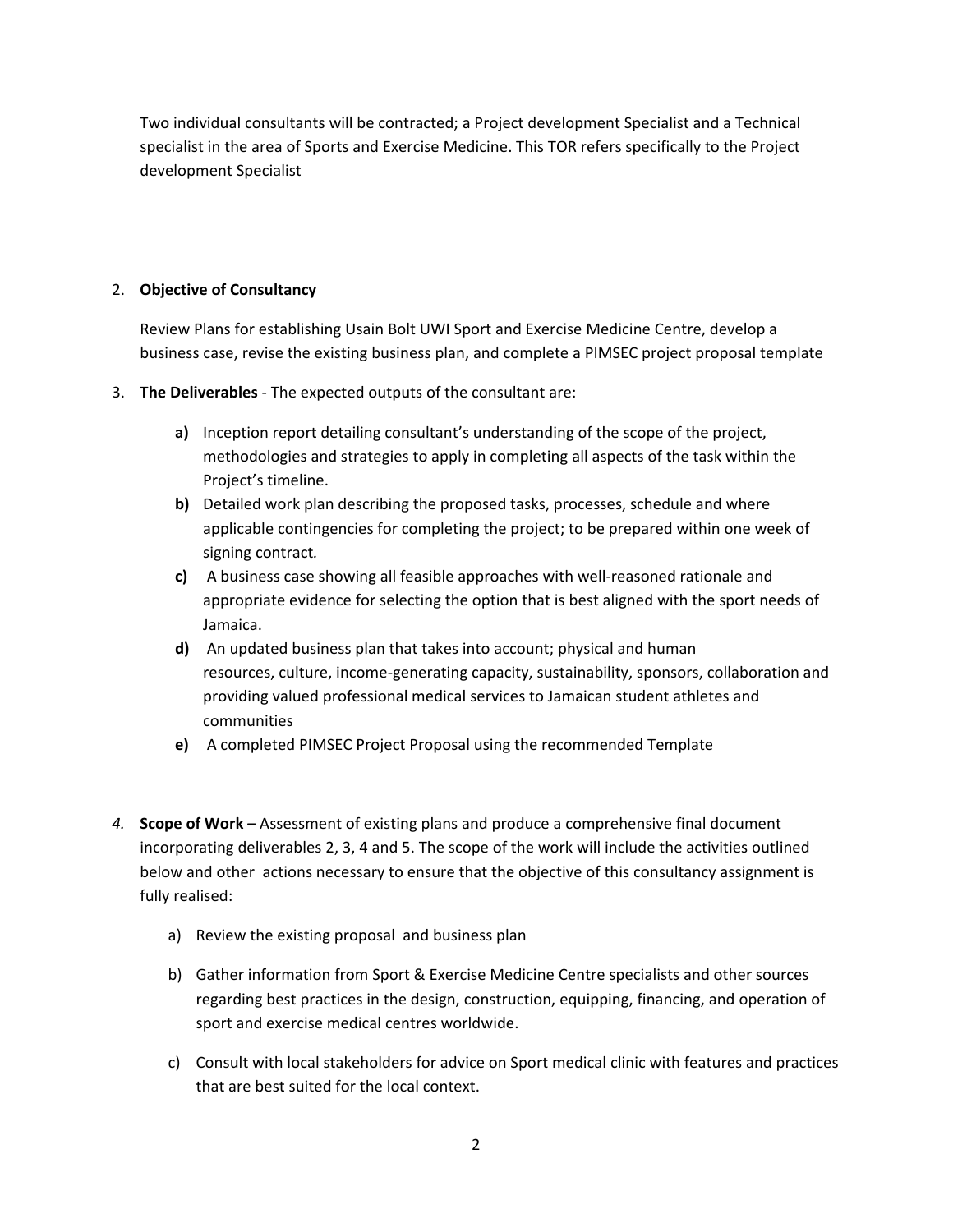- d) Based on PIMSEC guidelines and preferences of stakeholders, develop a business case that will, among other things identify the most feasible approaches to the design, financing, operating and management of a facility that will meet the needs of Jamaicans and potential regional customers.
- e) Secure feedback from stakeholders as to preferred options bearing in mind the objectives of the proposed facilities and the given constraints.
- f) Finalise the business case in keeping with the PIMSEC guidelines and the specific data/information requirements of the PIMC in relation to the preparation of the full proposal.
- g) Update the existing business plan in keeping with the most feasible options for the design, financing, and provision of the desired services & the maintenance of the proposed facilities.
- h) Identify and create value proposals for desired and preferred partners
- i) Identify potential donors and investors who are willing to consider significant investments in the facility.
- j) Submit draft documents to the UWI Sports Faculty, the MCGES, and the Usain Bolt Foundation, for review and feedback. Meet with key stakeholders to provide clarification and receive feedback.
- k) Prepare final documents in keeping with feedback from UWI & other stakeholders.
- l) Prepare project proposal summary based on PIMSEC's template.

## *5.* **Qualifications of the Consultant** *–*

The Consultant should have a Master's degree in Development economics, Development studies, Business administration, or related discipline. Training and experience in marketing, sports development or health economics, technical writing would be a distinct advantage.

Consultants should also have at least 10 years' experience in project development, financing and project appraisal or business planning. Experience in the development of sports and or health related projects would be an asset.